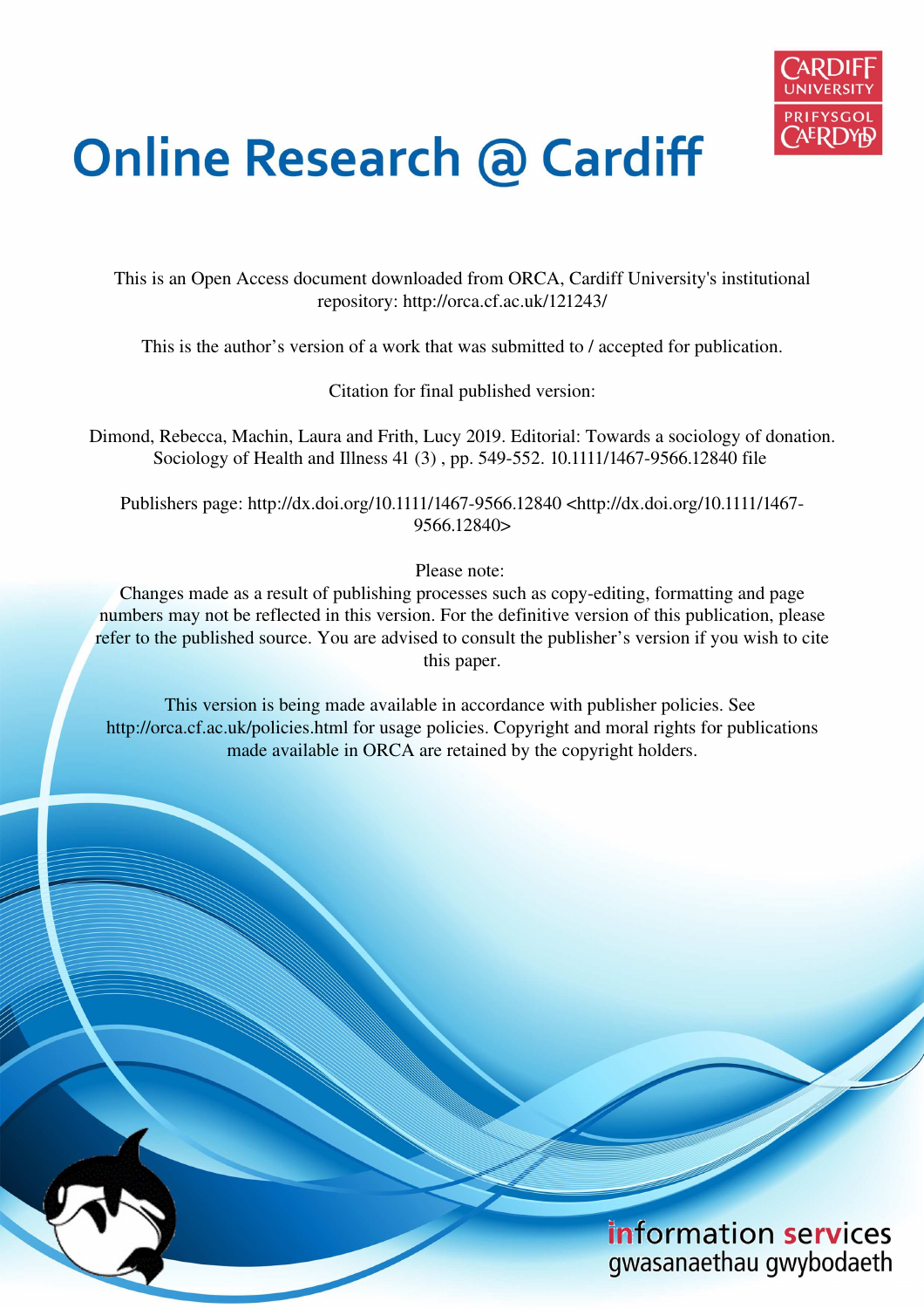## Editorial: Towards a sociology of donation Rebecca Dimond<sup>1</sup>, Laura Machin<sup>2</sup> and Lucy Frith<sup>3</sup>

<sup>1</sup>School of Social Sciences, Cardiff University, Cardiff, UK <sup>2</sup>Lancaster Medical School, Lancaster University, Lancaster, UK <sup>3</sup>Institute of Psychology Health and Society, University of Liverpool, Liverpool, UK

Rapid developments in technology have continued to extend possibilities for isolating and exchanging body parts, marking donation as an increasingly significant practice in the 21<sup>st</sup> century. In recent years we have witnessed heightened political and sociological interest in the donation of body parts and products, such as organs, gametes and embryos, blood and tissue, and in related activities of procurement, processing, banking and distribution. In this editorial we highlight the pressing need to develop a sociological framework to encompass this wide range of activities and to theoretically conceptualise how these practices assemble as a form of donation and what commonalities and disjunctions they present. It is now time to recognise the sociology of donation as a significant sub-discipline within sociology. This themed section is one of the first collective attempts to lay the ground work for what a sociology of donation might look like.

Donation has a long history, with intended and unintended consequences, spanning the medical and non-medical sphere, and has existed, and in some parts continues to exist, outside of any formalised system. Yet the sociology of donation has been disjointed, with analysis focused on the activities around the donation of specific organs and tissue, rather than developing donation as a cohesive concept. Developing a sociology of donation could focus on the following vital sociological questions: How is donation conceptualised and what kinds of relationships does it produce? How are human body parts and products valued? How does our understanding of donation illustrate the relationships we have with our bodies and its products? How is donation practiced and regulated within local and international contexts? The meanings and understandings surrounding 'donation' are not neutral and it is only when we start from this perspective that we are able to gain insight into the status, acclaim and power that exists within the 'donation' system. For example, the creation of the first Organ Donation Towns in the North of England to drive local communities to join the organ donor register, or media reporting the 'first' face or womb donation, each construct a trajectory containing multiple histories and futures.

Developing a sociology of donation suggests several key themes. The first are theoretical and historical perspectives. It is important to consider the continuities and discontinuities with past practice, and what is controversial or normalised and no longer visible within debates. There is an important classificatory turning point for example, in how and when some tissue and body parts become valuable or waste, reminding us that the value of human tissue in its re-use is continually negotiated. We see this when we consider the purity and messiness of donation. Donation can generate risks for those receiving, as well as donating, body parts and products. Moreover the restrictions surrounding who can be a donor, to whom, can be extended or relaxed under different circumstances.

The second theme is relationships formed through donation. For almost fifty years, Titmuss (2018[1971])' 'gift relationship' has been crucial in characterising the imagined relationship between donor and recipient. But does 'the gift' continue to provide a useful framework for understanding donation when it is clear that the ways and means and reasons for donation are multiple and complex? We have seen in the recent example of mitochondrial donation how new technologies can pose a challenge to social, legal and ethical frameworks for managing relationships between donor and recipient (Dimond and Stephens 2018). The cultural importance of genetic relationships is highlighted by the changes in anonymity policies in the case of egg, sperm or gamete donation, linked to assumptions about who has the right to know, and the right not to know. As Frith et al. (2018) amongst others have highlighted, we also need to pay attention to the experiences of recipients, donors and their families in how these relationships are imagined and enacted (and see Ashall and Hobson-West (2017) for how donation practices extend beyond human relationships).

The third theme we have identified is choice and control, highlighting the ways in which 'choices' are restricted or facilitated, and by whom, for whom, and in what ways. We can also think about how those choices are supported, the role of counselling and what kinds of pressures are placed upon individuals in terms of personal and collective motivations to donate. And with increasing choice (for some) about how we manage and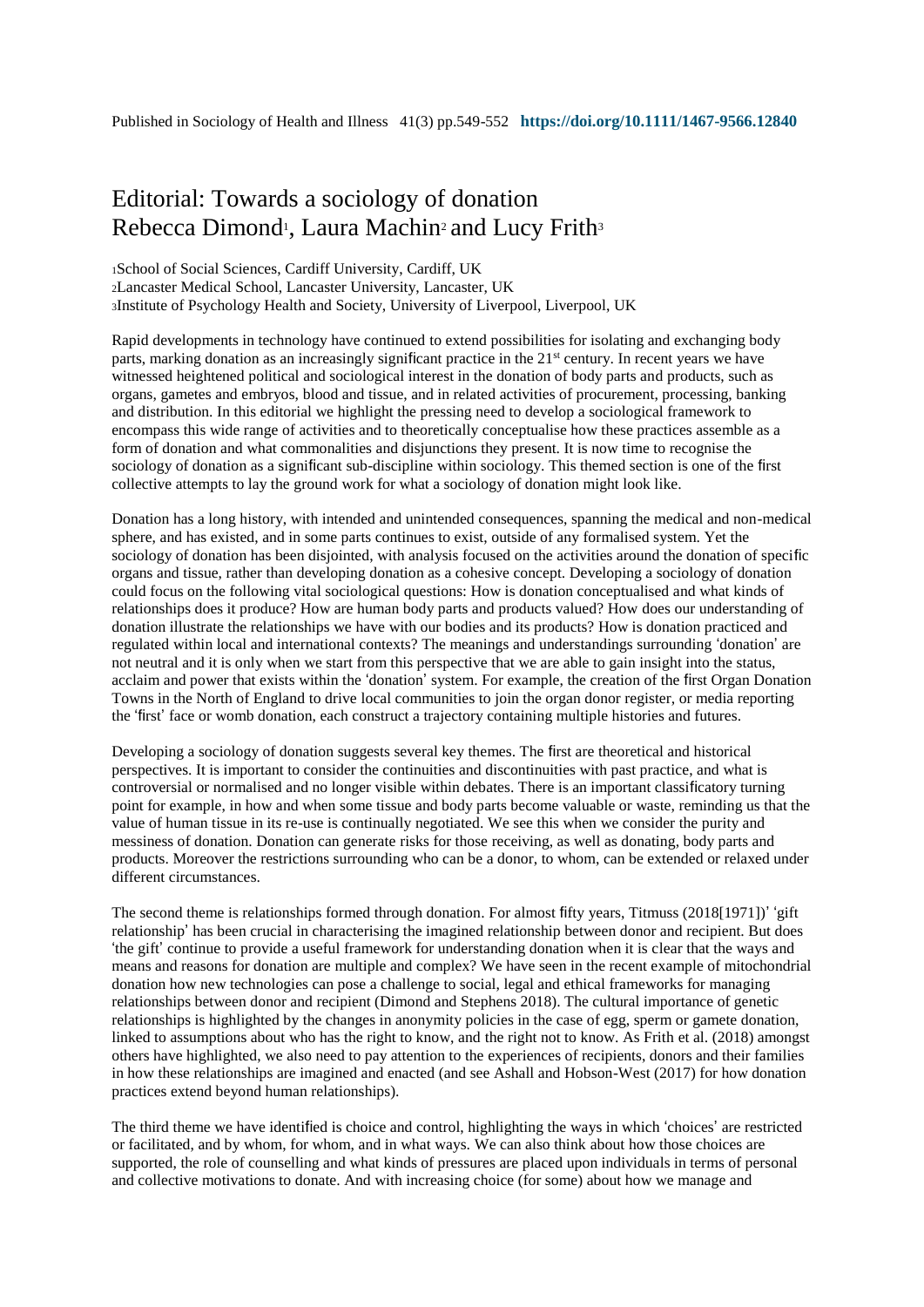negotiate our bodies, which kinds of donations, and what kinds of uses might be constructed (and advertised) – are they treatment, cure or enhancement? The final theme is trade and consumption, drawing and extending Waldby and Mitchell's (2006) 'tissue economies' which recognised how tissue and their biovalue are produced and circulated. Here we can think about how value is measured, and how justifications of (non-)payment to some types of donors, vary according to what is donated, for what purpose, and by whom. And of course, in a global economy we need to remember how the value of tissue, body parts and fluid can be determined by, and contested through, coercion, exploitation and ownership.

Each of our four articles in this section challenge and expand our thinking around the sociology of donation. The first is Shaw's article titled 'Altruism, solidarity and affect in live kidney donation and breastmilk sharing'. Shaw contributes to the sociology of donation by taking an interdisciplinary approach, drawing on fields such as the sociology of morality and affect studies to strengthen its analytical power. She draws on ideas of tissue economies to explore altruism and gift relationships, and how biovalue and new forms of 'bio-intimacy' are produced. This work is important because it draws on her own work biography; qualitative research she has conducted over the last 15 years, particularly interviews with live kidney donors who have donated to known people, some 'altruistic' donors who have donated to unknown people, and women who have donated or shared their breastmilk with known people and strangers. By acknowledging the experiences of those who donate to friends and strangers, but also the involvement of for-profit organisations, Shaw recognizes how the reasons why people donate are constructed and intimately entwined by and with policies which aim to protect donors from coercion, and in some cases, prevent monetary gain. As Shaw highlights, donors are required to present themselves in particular ways in order for their act of donation to be considered legitimate and for the 'right' reasons.

The second article in this section focuses on an often unacknowledged issue within discussion of donation, highlighting donation as a gendered practice. Kent, Fannin and Dowling's article titled 'Gender dynamics in the donation field: human tissue donation for research, therapy and feeding' uses gender as an analytic lens, to explore ethical valuation of risk and moral hierarchies which they say varies according to the different tissues at stake and contrasts these with universal notions of altruism. Their work is interesting because of the breadth of areas they study. They focus on five different sites (donations for different purposes) to explore the expectations and norms around donation practices: aborted foetal tissues, placental tissue, umbilical cord blood, breastmilk and blood. Drawing on Waldby's work around 'biovalue', this paper explores the different social, cultural and ethical assessments about human tissue and its risks. Over these five sites, the authors consider how the hierarchy of value and donation practices are shaped by societal assumptions about motherhood and maternal responsibility. They highlight how the substance and value of tissues are co-produced through the relationship between 'maternal and foetal bodies', which challenges ideas of ownership and belonging, and of self and other and highlight how 'waste' products relating to pregnancy can be subsequently identified as valuable, yet the practices remain rooted to gendered ideas around pregnancy. They say that differences in practices and values of donation cannot just be reduced to biology, but they are shaped by 'gendered concepts of maternity/parenting, responsibility and risk'.

The third contribution is Boylan, Locock and Machin's work titled 'From waste product to blood, brains and narratives: developing a pluralist sociology of contributions to health research'. Their work provides a broad overview of the sociology of donation, particularly focusing on what donation means within health research. Boylan and colleagues explore the different ways in which people contribute to health research, drawing on a wide range of studies to identify the significance of language, hierarchy of value, informational value, narratives (as donation), coincidental donation, and associated issues of rights, consent and benefit. In writing this article, their aim is to reconceptualise donation by moving away from focusing on the donation of body parts and fluids to recognising alternative kinds of contributions. Overall their article acknowledges the complexity of donation, calling for a pluralist approach to the sociology of donation which recognises the range of motivations and the 'shifting boundary' between donation and exchange, and acknowledging, particularly in the research context, how a donation to research can represent an ongoing relationship between researcher and participant.

This themed section concludes with an article by Nordqvist, 'Un/familiar connections: On the relevance of a sociology of personal life for exploring egg and sperm donation', offering a valuable contribution to the limited research on the experience of donors. Nordqvist applies a sociology of personal life, highlighting how focusing on connectedness can bring new insights about the practices, and implications of donation. Nordqvist first of all considers the work involved in negotiating genetic relationships. Donors are often part of a broader family network, where each member can present different and potentially competing claims and responsibilities. Secondly, Nordqvist considers relationality, one example of which is how relationships with the recipient are imagined or embodied within every day practices. Finally, through the concept of 'the intimate body', Nordqvist